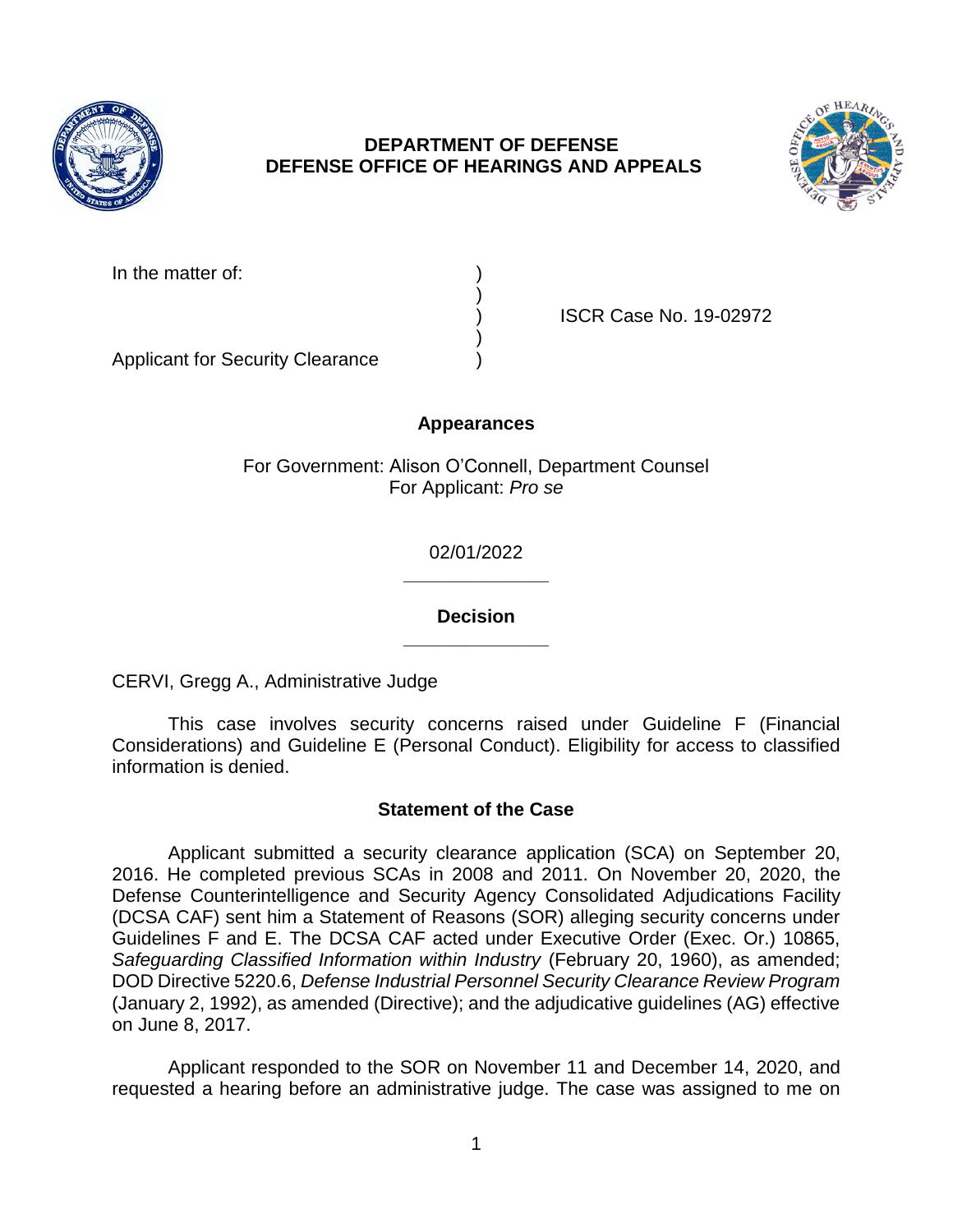July 6, 2021. Defense Office of Hearings and Appeals (DOHA) issued a notice of hearing on October 28, 2021, scheduling the hearing for November 29, 2021. The hearing was rescheduled on Applicant's motion. An amended notice of hearing was issued on November 16, 2021, and the hearing was convened on December 7, 2021.

 Government Exhibits (GE) 1 through 11 were admitted into evidence without objection. Applicant testified but had no exhibits to submit. The record was held open until submitted Applicant Exhibit (AE) A, which included various financial statements, IRS payment documents, and state tax returns. DOHA received the hearing transcript on December 31, 2021, to permit Applicant to submit documentary evidence. Applicant December 13, 2021.

### **Findings of Fact**

 contractors from 2002 to April 2004, when he was laid off. He was unemployed from April 2004 to February 2005, and again worked for government contractors from 2005 to 2007. Applicant attended college, but did not earn a degree. He has two technical diplomas from 1997 and 2019. He was married in 1997 and divorced in 2004. He again married in 2007 and divorced in 2012. He married again in 2013, and has two children (15 and 23) Applicant is a 52-year-old senior systems administrator for a government contractor, employed since November 2007. He previously worked for other government that do not live with him. Applicant has held a secret security clearance since 2007.

 The SOR alleges under Guideline F that Applicant failed to timely file his federal and state income tax returns for tax years 2002-2006, and 2010 to 2016 (SOR ¶¶ 1.a and 1.b); that he is indebted to the IRS for tax years 2005, 2008, and 2010 to 2017 totaling about \$101,570 (SOR ¶¶ 1.c through 1.l); that he is indebted to state A on liens filed for tax years 2016 to 2018 (2 allegations) totaling about \$82,316; a home foreclosure in 2012; two medical debts (SOR ¶¶ 1.q through s); and that he filed Chapter 13 bankruptcy in 2011 with \$450,000 in liabilities, that was dismissed in September 13, 2013 for failure to make payments (SOR ¶ 1.t). The Government withdrew the Guideline E allegations at the hearing. Applicant admitted SOR allegations ¶¶ 1.a through 1.p, and 1.t, and denied allegations ¶¶ 1.q and 1.s. The Government's exhibits support the Guideline F allegations.

 The record evidence shows that Applicant's finances have been a subject of inquiry by the government for several years. Applicant responded to government interrogatories regarding his finances in 2017 and 2019. He was interviewed by a government investigator in 2018. Applicant and his second spouse filed Chapter 13 bankruptcy in June 2011 after purchasing a home. The case was dismissed in September 2013. As part of the filing, he attested to the court in June 2011, that he had filed his federal income tax returns for tax years 2007 to 2010. However, the evidence shows that his TY 2010 return was filed in 2015. He stated that he did not qualify to file Chapter 13 action on his own. His property taxes ballooned and he could not meet his financial obligations. He also owed on tax debts. He claimed he made payments under the Chapter 13 repayment plan, but his spouse did not cooperate and stopped voluntary payments.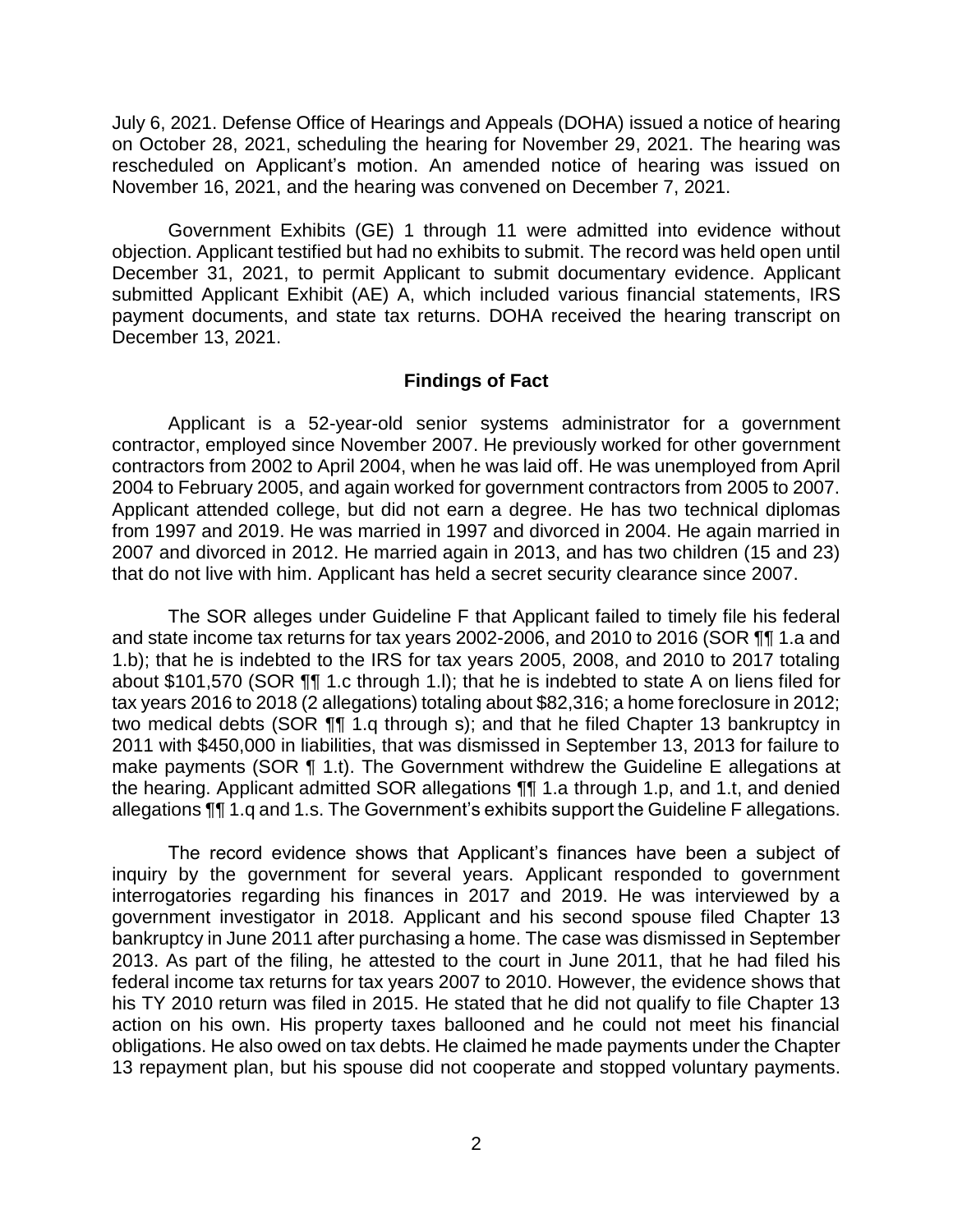As a result, the bankruptcy was dismissed. He entered into a short-sale agreement to sell his home. There is no deficiency debt owed on the home sale.

Applicant paid child support for two children through 2017. He testified that the IRS deemed him uncollectable in 2012 or 2013, because of his \$2,000 per month child support obligations. When his oldest child turned 18 years old, Applicant's tax advocate representative requested the IRS agree to an offer in compromise, but it was denied. The IRS instead offered an installment agreement. The agreement was put in place in December 2019, and Applicant has been paying \$371 per month since then. His current agreement was renewed in November 2020. He owes the IRS between \$118,000 - \$120,000. He filed federal tax returns as follows:

**2004 was filed in Jan 2009 2005 was filed in March 2012 2006 was filed in September 2008**  2007 was filed in March 2008 2008 was filed in February 2009 2009 was filed in March 2010 **2010 filed in December 2015 2011 filed in July 2012 2012 filed in September 2015 2013 filed in September 2015 2014 filed in November 2015 2015 filed in May 2018 2016 filed in May 2018 2017 filed in July 2018 2018 filed in August 2019** 

 Applicant also underpaid his 2020 federal taxes by \$7,000 because his preparer did not include critical information. He testified that he did not file tax returns on time because of financial hardships and he did not have enough taxes withheld from his paycheck. Late filing of tax returns, underpayment of 2020 taxes, or other information not alleged in the SOR will not be considered for disqualifying purposes, but may be considered when making a credibility determination, in the application of mitigating conditions, and in a whole-person analysis.

 Applicant testified that he lived in state A between 2004 and 2006, and from November 2011 to August 2016, and believed he filed state tax returns as required, but had to "refile" them as he could not determine the state received them. In his post-hearing submission, Applicant provided a 2019 letter from his state tax accountant, noting that Applicant asked him to prepare state tax returns "for prior years." Applicant provided unsigned and undated state tax returns for tax years 2005-2007, and 2013. He testified that he filed state tax returns for 2012 to 2015 in December 2020. He believed that his state tax obligations were covered under his IRS installment agreement, but later learned it did not. He believes he has now filed all state tax returns, but has not yet satisfied his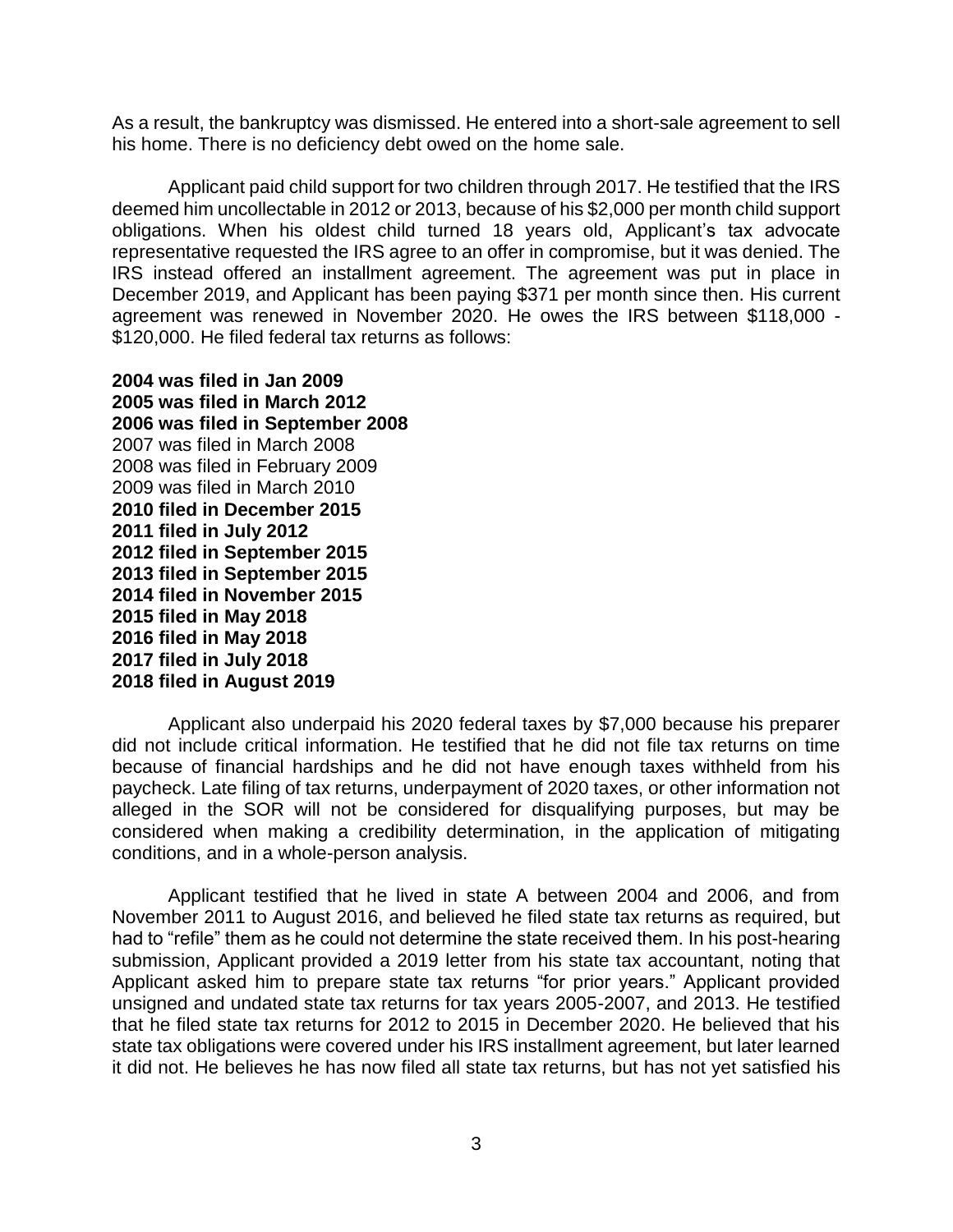state tax liens. He disagrees with the amount the state claimed he owes, but he is unsure of how much he does owe.

 Applicant believes he does not owe the medical debts listed in the SOR, disputed the accounts and they have been removed from his credit report. The medical debts were last reflected on his 2019 credit report, but do not appear on his 2021 credit report. He attended mandatory credit counseling in 2011 as required by the bankruptcy court, he has not received counseling assistance since.

 Applicant earns about \$108,000 per year, and his spouse earns about \$89,000 per year. Despite this sizable household income, they live "paycheck to paycheck." He has about \$936 in savings and \$259 in checking accounts. He continues to pay about \$800 per month in child support and owes for the next two years. He bought a home in 2016 with a down payment from a \$20,000 loan against his 401k retirement plan. He owed about \$40,000 in credit card accounts. He and his spouse owe about \$106,000 in student loans (Applicant has about \$6,000 of the debt). Applicant recently made home improvements and owes at least \$10,000. Applicant took vacations in 2014 to 2019 to Bahamas, Mexico (4 times), Dominican Republic, Jamaica, West Indies, and Dubai, but claims his brother paid for most of the trips as gifts.

#### **Policies**

 "[N]o one has a 'right' to a security clearance." *Department of the Navy v. Egan*, 484 U.S. 518, 528 (1988). As Commander in Chief, the President has the authority to "control access to information bearing on national security and to determine whether an individual is sufficiently trustworthy to have access to such information." *Id.* at 527. The President has authorized the Secretary of Defense or his designee to grant applicants eligibility for access to classified information "only upon a finding that it is clearly consistent with the national interest to do so." Exec. Or. 10865 § 2.

 National security eligibility is predicated upon the applicant meeting the criteria contained in the adjudicative guidelines. These guidelines are not inflexible rules of law. Instead, recognizing the complexities of human behavior, an administrative judge applies these guidelines in conjunction with an evaluation of the whole person. An administrative administrative judge must consider a person's stability, trustworthiness, reliability, discretion, character, honesty, and judgment. AG ¶ 1(b). judge's overarching adjudicative goal is a fair, impartial, and commonsense decision. An

 The Government reposes a high degree of trust and confidence in persons with access to classified information. This relationship transcends normal duty hours and endures throughout off-duty hours. Decisions include, by necessity, consideration of the possible risk that the applicant may deliberately or inadvertently fail to safeguard classified information. Such decisions entail a certain degree of legally permissible extrapolation about potential, rather than actual, risk of compromise of classified information.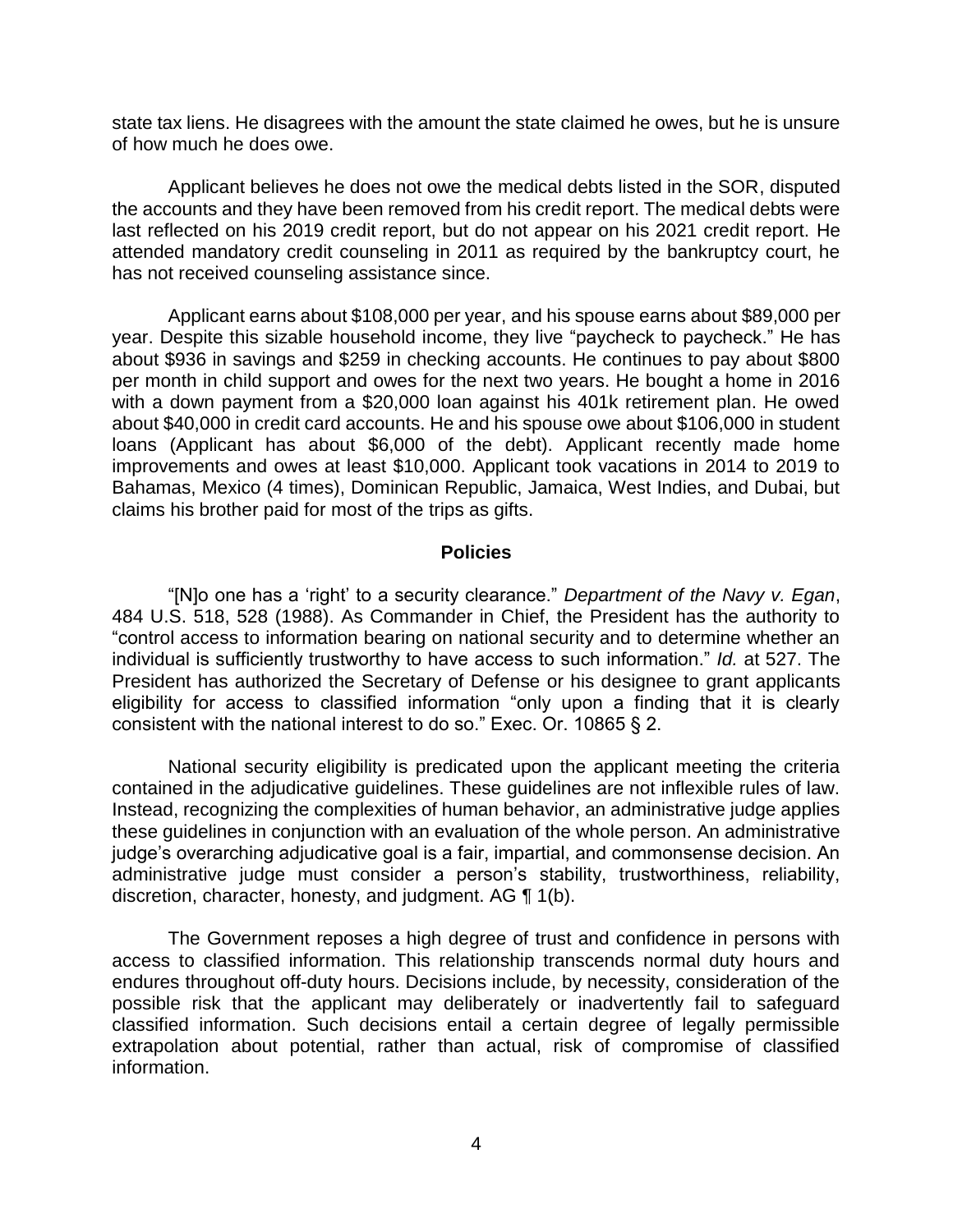Clearance decisions must be made "in terms of the national interest and shall in no sense be a determination as to the loyalty of the applicant concerned." Exec. Or. 10865 § 7. Thus, a decision to deny a security clearance is merely an indication the applicant has not met the strict guidelines the President and the Secretary of Defense have established for issuing a clearance.

 Initially, the Government must establish, by substantial evidence, conditions in the personal or professional history of the applicant that may disqualify the applicant from being eligible for access to classified information. The Government has the burden of establishing controverted facts alleged in the SOR. *Egan*, 484 U.S. at 531. "Substantial evidence" is "more than a scintilla but less than a preponderance." *See v. Washington Metro. Area Transit Auth.*, 36 F.3d 375, 380 (4th Cir. 1994). The guidelines presume a nexus or rational connection between proven conduct under any of the criteria listed therein and an applicant's security suitability. *See, e.g.,* ISCR Case No. 12-01295 at 3 (App. Bd. Jan. 20, 2015).

 Once the Government establishes a disqualifying condition by substantial evidence, the burden shifts to the applicant to rebut, explain, extenuate, or mitigate the facts. Directive ¶ E3.1.15. An applicant has the burden of proving a mitigating condition, and the burden of disproving it never shifts to the Government. *See, e.g.,* ISCR Case No. 02-31154 at 5 (App. Bd. Sep. 22, 2005).

An applicant "has the ultimate burden of demonstrating that it is clearly consistent with the national interest to grant or continue his security clearance." ISCR Case No. 01- 20700 at 3 (App. Bd. Dec. 19, 2002). "[S]ecurity clearance determinations should err, if they must, on the side of denials." *Egan*, 484 U.S. at 531; *see,* AG ¶ 1(d).

## **Analysis**

### **Guideline F: Financial Considerations**

The security concern under this guideline is set out in AG ¶ 18:

 Failure to live within one's means, satisfy debts, and meet financial obligations may indicate poor self-control, lack of judgment, or unwillingness to abide by rules and regulations, all of which can raise questions about an individual's reliability, trustworthiness, and ability to protect classified or sensitive information. . . .

The relevant disqualifying conditions under AG ¶ 19 include:

- (a) inability to satisfy debts;
- (c) a history of not meeting financial obligations; and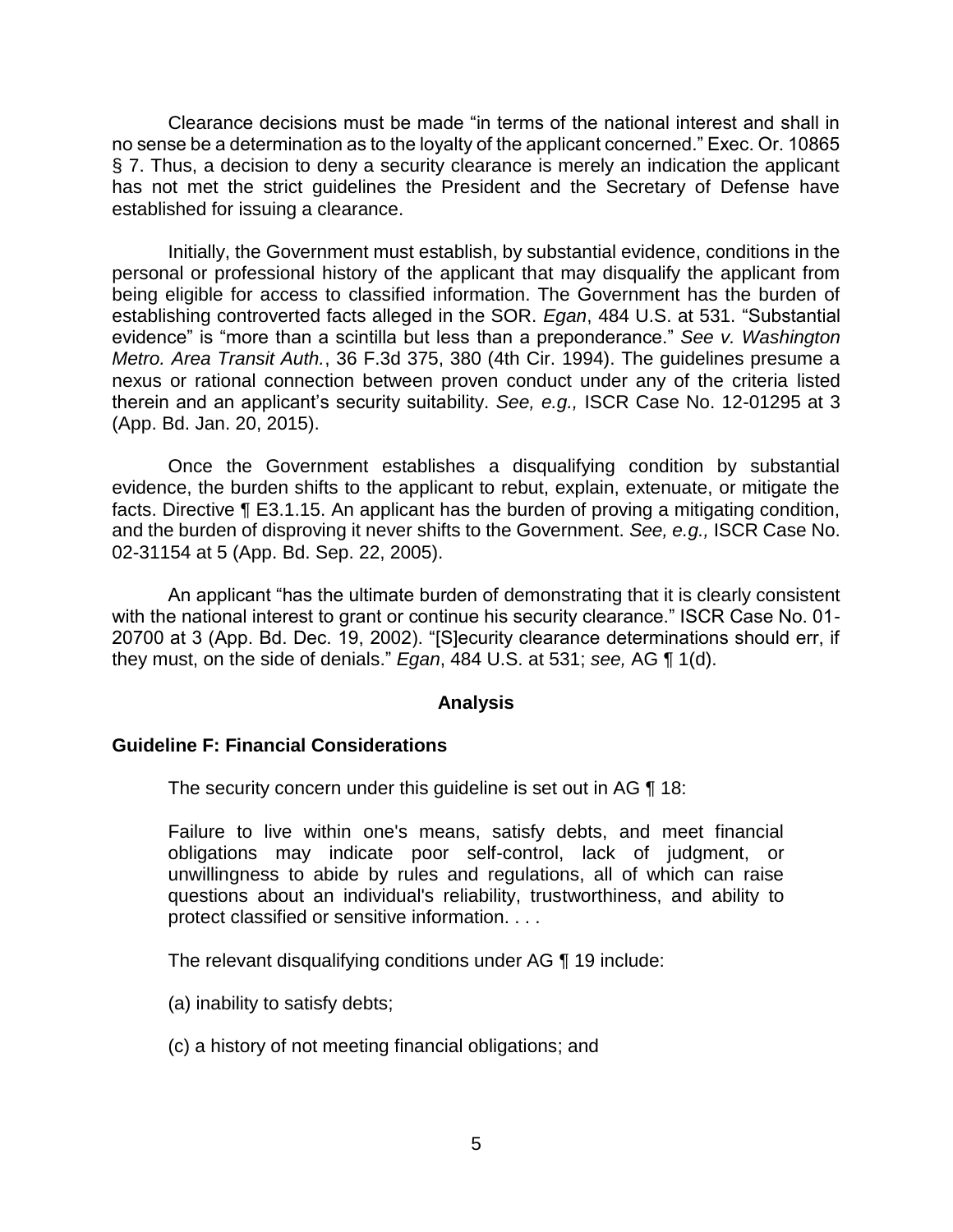(f) failure to file or fraudulently filing annual Federal, state, or local income tax returns or failure to pay annual Federal, state, or local income tax as required.

 Applicant's admissions, testimony, and the documentary evidence in the record are sufficient to establish the disqualifying conditions AG ¶¶ 19(a), (c), and (f).

The following mitigating conditions under AG ¶ 20 are potentially relevant:

 (a) the behavior happened so long ago, was so infrequent, or occurred under such circumstances that it is unlikely to recur and does not cast doubt on the individual's current reliability, trustworthiness, or good judgment;

 (b) the conditions that resulted in the financial problem were largely beyond the person's control (e.g., loss of employment, a business downturn, unexpected medical emergency, a death, divorce or separation, clear victimization by predatory lending practices, or identity theft), and the individual acted responsibly under the circumstances;

 (c) the individual has received or is receiving financial counseling for the problem from a legitimate and credible source, such as a non-profit credit counseling service, and there are clear indications that the problem is being resolved or is under control;

 (d) the individual initiated and is adhering to a good-faith effort to repay overdue creditors or otherwise resolve debts;

 (e) the individual has a reasonable basis to dispute the legitimacy of the proof to substantiate the basis of the dispute or provides evidence of actions past-due debt which is the cause of the problem and provides documented to resolve the issue; and

 (g) the individual has made arrangements with the appropriate tax authority to file or pay the amount owed and is in compliance with those arrangements.

 Applicant has a long history of financial irresponsibility. He has had significant debt accumulation, failed to comply with a Chapter 13 bankruptcy payment plan, and has a history of avoidance of tax obligations to include an inability or unwillingness to comply with income tax filing requirements and payment of taxes owed. He has shown little concurrent effort to resolve his financial obligations, waiting to begin addressing them only after his security eligibility was in jeopardy.

 Applicant has not submitted sufficient or persuasive evidence to show how his past financial and personal issues impeded his ability to file federal income tax returns and pay taxes as required. The DOHA Appeal Board has long held: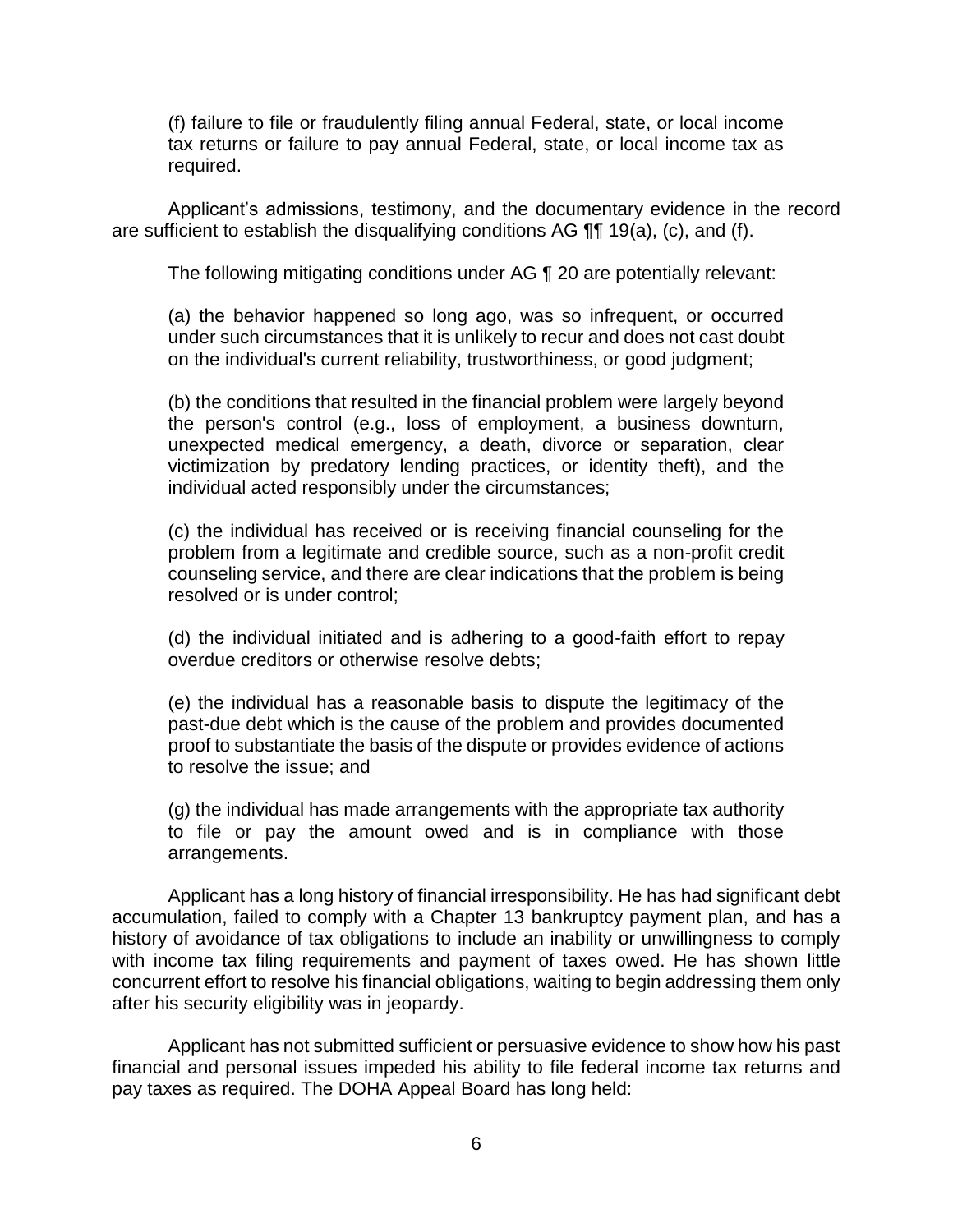government rules and regulations. Voluntary compliance with rules and Security requirements include consideration of a person's judgment, reliability, and a sense of his or her legal obligations. *Cafeteria & Restaurant Workers Union, Local 473 v. McElroy*, 284 F.2d 173, 183 (D.C. Cir. 1960), *aff'd*, 367 U.S. 886 (1961). Failure to comply with federal tax laws suggests that an applicant has a problem with abiding by well-established regulations is essential for protecting classified information. *See, e.g.*, ISCR Case No. 14-04437 at 3 (App. Bd. Apr. 15, 2016).

 His financial problems have been longstanding and remain a concern. Although standing work history with defense contractors and a substantial household income. His state income tax liens remain largely unaddressed, and he did not file late tax returns until after they became an issue for his security clearance. His claim that his ex-spouse did not cooperate in his Chapter 13 bankruptcy requirements ring hollow. He has shown a disregard for federal and state tax obligations. He has little in financial assets to use to pay debts. He has clearly prioritized buying a house and traveling on vacations over his the time has passed since his Chapter 13 bankruptcy. However, his federal and state income tax obligations have not been sufficiently mitigated given the number of years of Applicant has a federal income tax repayment plan, he has sizable debts despite a longfinancial obligations. I give mitigating credit for resolution of his small medical debts, and non-compliance and disregard.

 his overall financial responsibility, and willingness to comply with future income tax obligations. He earns a substantial salary, as does his spouse, and together they have a sizable household income, however, they live paycheck to paycheck with little ability to save money. However, he appears to have sufficient money to travel. Overall, Applicant's handle on his finances. Although he attended mandatory financial counseling when he Despite Applicant's payment plan with the IRS, I continue to have concerns about financial responsibility is questionable and he has done little on his own initiative to get a filed bankruptcy in 2011, he has done nothing since.

#### **Whole-Person Concept**

 Under AG ¶¶ 2(a), 2(c), and 2(d), the ultimate determination of whether to grant national security eligibility must be an overall commonsense judgment based upon careful consideration of the guidelines and the whole-person concept. Under the whole-person concept, the administrative judge must evaluate an applicant's eligibility for a security clearance by considering the totality of the applicant's conduct and all relevant circumstances. The administrative judge should consider the nine adjudicative process factors listed at AG ¶ 2(d).

 I considered all of the potentially disqualifying and mitigating conditions in light of the facts and circumstances surrounding this case. I have incorporated my findings of fact and comments under Guideline F in my whole-person analysis. I also considered Applicant's employment history and difficulty with his ex-spouse. I remain unconvinced of